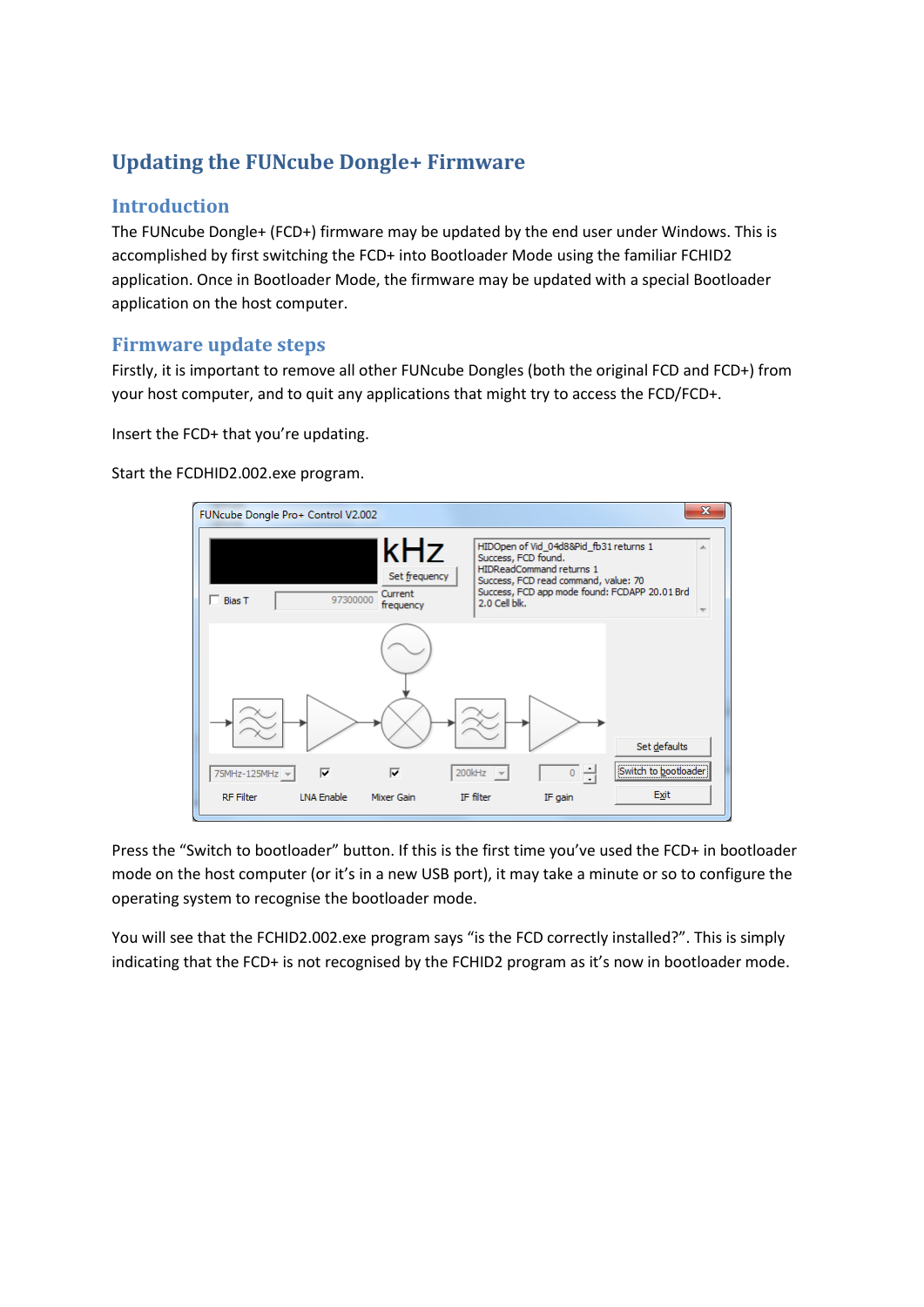

Now start the FCHIDBL2.001.exe program.

| FUNcube Dongle+ Bootloader                                                                                                                                                                                                                                                                               |                                                                                                        |
|----------------------------------------------------------------------------------------------------------------------------------------------------------------------------------------------------------------------------------------------------------------------------------------------------------|--------------------------------------------------------------------------------------------------------|
| HIDOpen of Vid_04d8&Pid_FB56 returns 1<br>USB VID/PID found.<br>HIDQuery returns 1<br>Query message: FCD2BL<br>FCD in bootloader mode<br>Byte address range: 0x9D005000 - 0x9D00FFFF<br>PC address range: 0x9D005000 - 0x9D00FFFF<br>Device ID address set<br>Device ID read, DEVID=0x0138C086, VER=0x0E | Open file<br>Write firmware<br>Verify firmware<br>Reset to app<br>Query device<br>Erase device<br>Exit |

Press the Open file button

| Open                                        |                               |                                                                    |                  |                                             |                               | $\mathbf{x}$ |
|---------------------------------------------|-------------------------------|--------------------------------------------------------------------|------------------|---------------------------------------------|-------------------------------|--------------|
|                                             |                               | > Computer > ACER (C:) > MyProjects > pic32 > p32mx2xx_2 > Objects |                  | Search Objects<br>$\mathbf{v}$ $\mathbf{t}$ |                               | م            |
| Organize $\blacktriangledown$<br>New folder |                               |                                                                    |                  |                                             | 睚<br>$\overline{\phantom{a}}$ | $\odot$      |
| <b>X</b> Favorites                          | ▲                             | ≖<br>Name                                                          | Date modified    | Type                                        | Size                          |              |
| Desktop                                     |                               | <b>E</b> FCD2.20.02.pro.bin                                        | 01/11/2012 13:16 | <b>BIN File</b>                             | 64 KB                         |              |
| 图 Recent Places                             | Ξ                             | <b>E</b> FCD2.20.03.pro.bin                                        | 04/11/2012 13:08 | <b>BIN File</b>                             | 64 KB                         |              |
| Recorded TV                                 |                               | $\frac{16}{2}$ x.bin                                               | 04/11/2012 13:08 | <b>BIN File</b>                             | 64 KB                         |              |
| <b>Downloads</b>                            |                               | $\approx$ x2.bin                                                   | 04/11/2012 13:08 | <b>BIN File</b>                             | <b>64 KB</b>                  |              |
|                                             |                               | $\approx$ x2pro.bin                                                | 04/11/2012 13:08 | <b>BIN File</b>                             | <b>64 KB</b>                  |              |
| Ħ<br>Libraries                              |                               |                                                                    |                  |                                             |                               |              |
| Documents<br>E                              |                               |                                                                    |                  |                                             |                               |              |
| Music                                       |                               |                                                                    |                  |                                             |                               |              |
| Pictures                                    |                               |                                                                    |                  |                                             |                               |              |
| Videos                                      |                               |                                                                    |                  |                                             |                               |              |
|                                             |                               |                                                                    |                  |                                             |                               |              |
|                                             | File name: FCD2.20.03.pro.bin |                                                                    |                  | *.bin<br>$\overline{\phantom{a}}$           |                               | ▼            |
|                                             |                               |                                                                    |                  | Open                                        | Cancel<br>≂                   |              |
|                                             |                               |                                                                    |                  |                                             |                               |              |

Select the appropriate firmware binary image file and press "Open".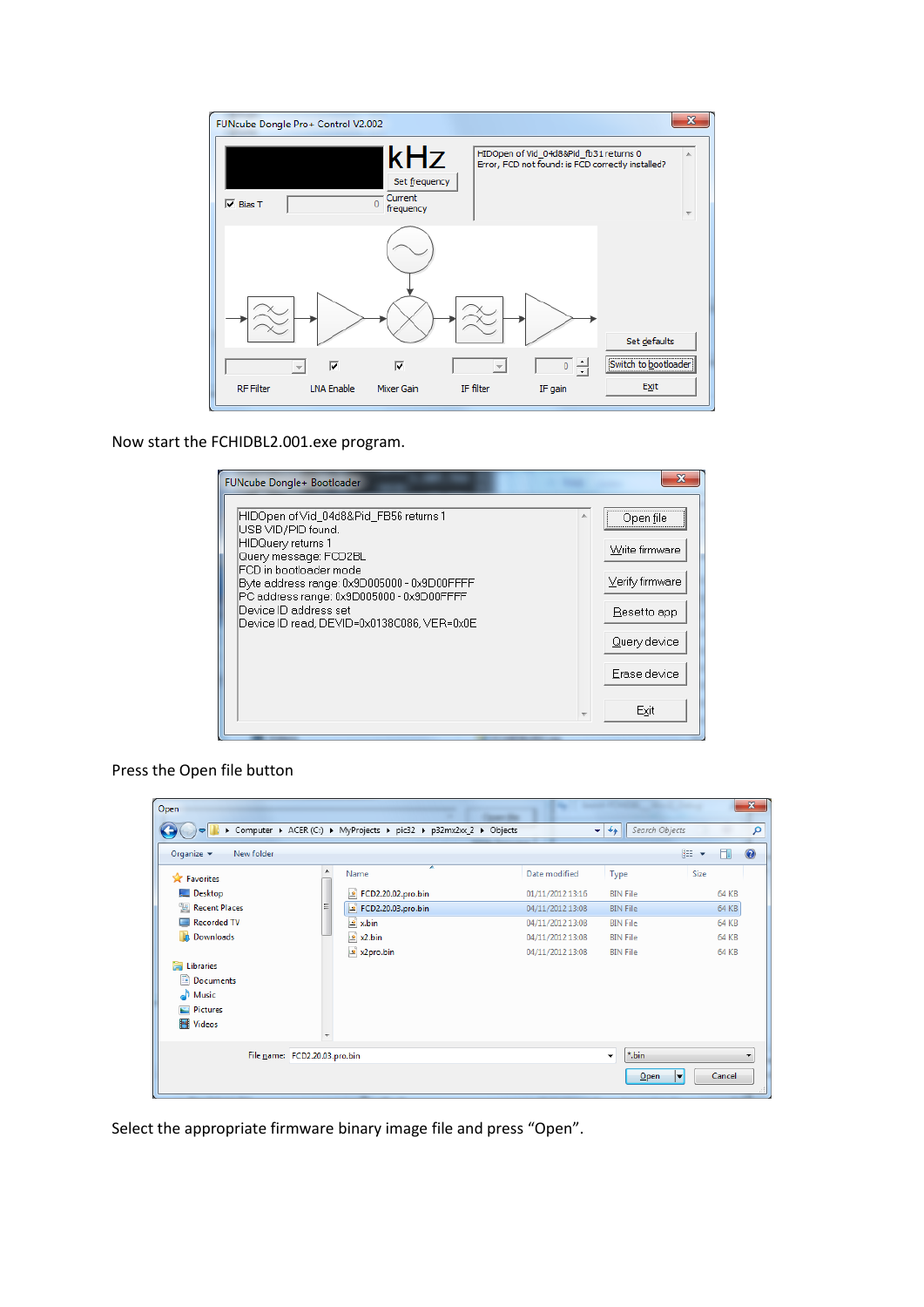| FUNcube Dongle+ Bootloader                                                                                                                                                                                                                                                                                                            |                                                                                                        |
|---------------------------------------------------------------------------------------------------------------------------------------------------------------------------------------------------------------------------------------------------------------------------------------------------------------------------------------|--------------------------------------------------------------------------------------------------------|
| File opened<br>File read<br>HIDOpen of Vid_04d8&Pid_FB56 returns 1<br>USB VID/PID found.<br>HIDQuery returns 1<br>Query message: FCD2BL<br>FCD in bootloader mode.<br>Byte address range: 0x9D005000 - 0x9D00FFFF<br>PC address range: 0x9D005000 - 0x9D00FFFF<br>Device ID address set<br>Device ID read, DEVID=0x0138C086, VER=0x0E | Open file<br>Write firmware<br>Verify firmware<br>Reset to app<br>Query device<br>Erase device<br>Exit |

Now press the "Write firmware" button. If you're running the Aero interface, it's possible you'll see the Bootlader application "Not Responding": this warning should disappear after 20 seconds or so.

| FUNcube Dongle+ Bootloader (Not Responding)                                                             |                 |
|---------------------------------------------------------------------------------------------------------|-----------------|
| HIDOpen of Vid_04d8&Pid_FB56 returns 1 <br>FCD found.                                                   | Open file       |
| Please wait: erase may take up to ten seconds<br>Erase completed.HIDOpen of Vid_04d8&Pid_FB56 returns 1 | Write firmware  |
| IFCD found.<br>Device ID address<br>set                                                                 | Verify firmware |
|                                                                                                         | Reset to app    |
|                                                                                                         | Query device    |
|                                                                                                         | Erase device    |
|                                                                                                         | Exit            |
|                                                                                                         |                 |

Once completed, after 20 to 25 seconds, the Bootloader program should show "Firmware verified".

| FUNcube Dongle+ Bootloader                                           |                 |
|----------------------------------------------------------------------|-----------------|
| Firmware writtenHIDOpen of Vid_04d8&Pid_FB56 returns 1<br>FCD found. | Open file       |
| Device ID address                                                    | Write firmware  |
| lset.                                                                |                 |
|                                                                      | Verify firmware |
|                                                                      | Reset to app    |
|                                                                      | Query device    |
|                                                                      |                 |
|                                                                      | Erase device    |
| Firmware verified                                                    | Exit            |

Exit the Booloader program, then remove the FCD+ for a few seconds and then re-insert it.

The FCHID2 program should now show the updated firmware version in the text box.